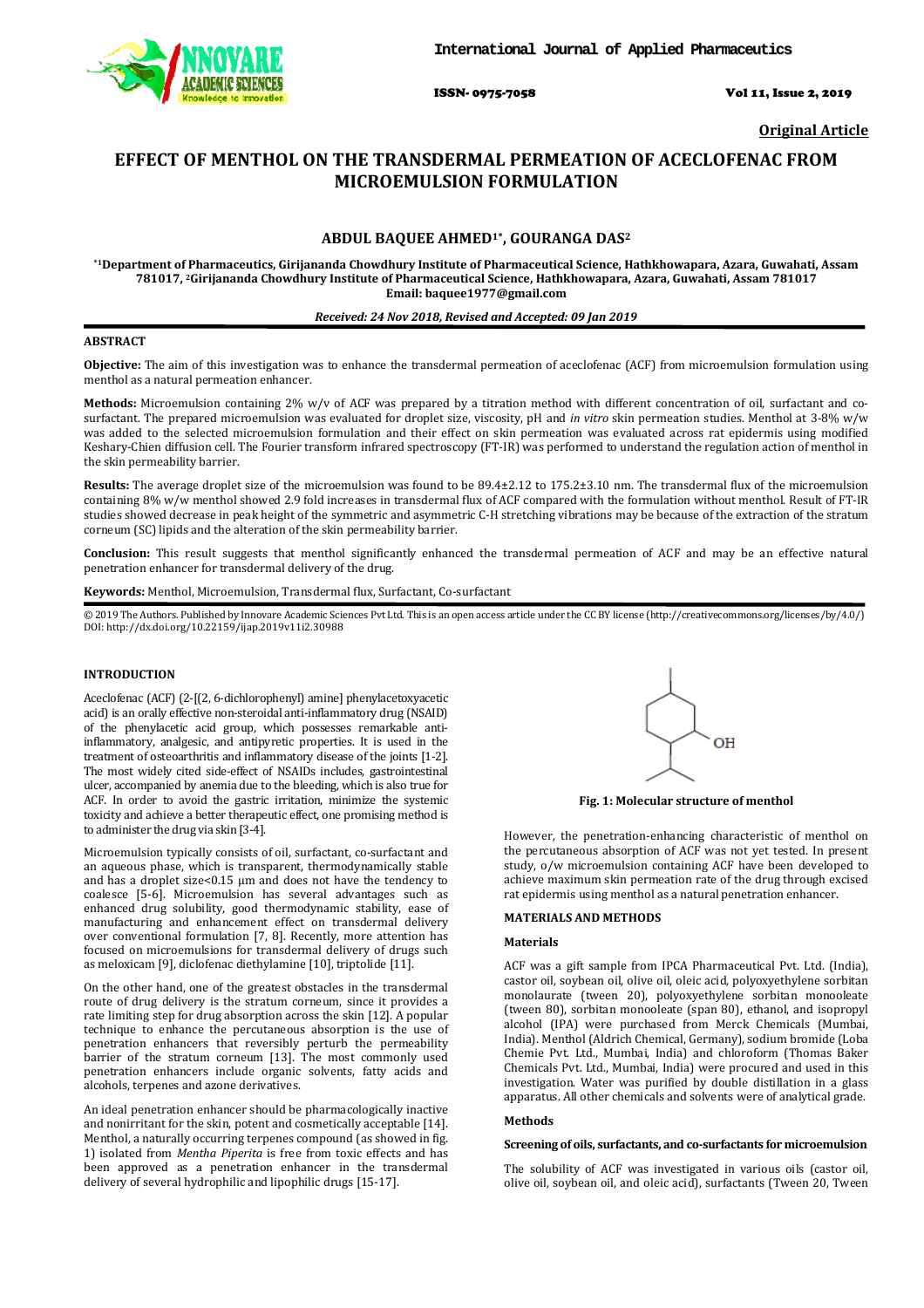80, Span 20) and co-surfactants (ethanol, IPA) to select a solvent system with good solubilizing capacity of ACF. An excess amount of ACF was added to 5 ml of each of the solvent and shaken at 25 °C for 72 h to attain equilibrium. The suspension was filtered through a 0.45 μm membrane filter and the concentration of ACF in the filtrate was determined by UV spectrophotometer at 273 nm.

#### **Construction of pseudo-ternary phase diagrams and formulation of ACF microemulsion**

The pseudo-ternary phase diagrams were constructed by installation of homogeneous liquid mixtures of oil, surfactant and cosurfactant with water at ambient temperature [18] at S/CoS ratio of 1:1, 2:1, 3:1 and 4:1 that resulted in large existent area of microemulsion containing ACF. The ratio of oil to mixture of S/CoS was varied from 9:1 to 1:9 and water was added drop by drop under continuous agitation. Usually with the addition of water to mixture of oils and S/CoS, the mixture become turbid at a certain point (beginning of phase inversion) and the turbid mixture again turned to clear indicating formation of O/W microemulsion. Further, 2-8% w/w menthol was added to the selected formulations and the skin permeation rate of ACF was also evaluated across rat epidermis using Keshary-Chien diffusion cell.

## **Characterization of microemulsion**

### **Droplet size, pH and viscosity determination**

The average droplet size of the microemulsions were measured by dynamic light scattering (DLS) using a zetasizer nano-S90 (Malvern Instruments, England). Light scattering was monitored at 25⁰C at a  $90<sup>0</sup>$  angle. The pH of the formulations was determined by using a pH meter (TOSHNIWAL, Model CL 54) at 25±1 °C. The viscosity of microemulsions was measured using a Brookfield rotational viscometer (LV2, Brookfield Inc., USA) equipped with the spindle no. 64 at  $25^{\circ}$  C.

#### *In vitro* **skin permeation study**

The abdominal hair of Wistar male albino rats (obtained from M/S Ghosh Enterprises, Kolkata, India and maintained under controlled conditions of temperature as well as humidity), weighing 150-200 g, was shaved using an electric razor after sacrificing with excess chloroform inhalation. The abdominal skin was surgically removed and adhering subcutaneous fat was carefully cleaned. The epidermis was then separated from dermis by soaking the full thickness skin in 2 M sodium bromide solution in water for 6-8 h [19]**.** The epidermis was thoroughly washed with water, dried at 25% RH, wrapped in aluminium foil and stored in freeze until further use. All experiments with animals were approved by the institutional animal ethics committee of Girijananda Chowdhury Institute of Pharmaceutical Science (GIPS/IAEC/M. ph/2014/3) India.

For *in vitro* permeation studies, skins were allowed to hydrate for 1 h before being mounted on the Keshary-Chien diffusion cell with the stratum corneum (SC) with effective surface area 1.54 cm2 facing the donor compartment. The receptor compartment was filled with 19.5 ml of pH 7.4 phosphate buffer and its temperature was maintained at 37±0.5 °C. 1 ml of microemulsion was applied on the SC side in the donor compartment and covered with aluminium foil to prevent drying out. 1 ml of receptor medium was withdrawn every hour for 8 h after the application and replaced with an equal volume of fresh phosphate buffer pH 7.4 equilibrated at 37±0.5 °C. The amount of drug permeated was determined spectrophotometrically at 273 nm.

### **Preparation of rat SC**

The rat epidermis was incubated for 4 hr with  $1\%$  (w/v) trypsin solution in phosphate buffer pH 7.4 at 37 °C. The tissue was then smoothed out on a flat surface and the mushy epidermis was removed by rubbing with a moist, cotton-tipped applicator. The transparent SC so obtained was floated briefly on water, blotted dry, and used in the FT-IR studies [20-21].

### **FT-IR studies of rat SC**

Earlier by Casal and Mantsch [22] have established that lipid extraction of SC can be observed with a decrease in the C–H stretching absorbance intensity of FT-IR spectra of SC. In the present study rat SC was treated with 3-8% menthol in 25:75 ratio of an ethanol-water co-solvent system for 24 h. The treated SC samples were vacuum-dried (650 mm of Hg) at 21±1 °C for 2 d and stored in a desiccators to remove the traces of menthol and ethanol [23-24]. The completely dried samples of the SC were then subjected to FT-IR (Bruker Alpha, Germany) study and spectra were recorded in the frequency range of 400 to 4000 cm-1.

## **RESULTS AND DISCUSSION**

## **Screening of oils and surfactants**

The results of solubility studies of ACF showed variable solubility of ACF in oils, surfactant and co-surfactant. The solubility of ACF was found to be maximum in castor oil (23.23±0.13 mg/ml) followed by oleic acid (4.20±2.00 mg/ml), olive oil (1.45±0.06 mg/ml) and soy bean oil (1.07±0.13 mg/ml). Amongst the surfactants, tween 80 showed the maximum solubility  $(65.27 \pm 2.77 \text{ mg/ml})$  followed by tween 20 (10.52±1.90 mg/ml) and span 20 (6.24±0.34 mg/ml). Ethanol showed the highest solubility amongst the co-surfactants (84.56±1.43 mg/ml), followed by IPA (48.60±3.69 mg/ml). Based on solubility studies castor oil was chosen as oil phase, tween 80 and ethanol were chosen as surfactant and co-surfactant respectively to prepare microemulsion for ACF.

## **Optimization of microemulsion formulation**

The phase diagram facilitated the determination of components concentration range for the existence of microemulsion. Fig. 2 showed the phase diagrams, constructed by ProSim ternary diagram software, version 1.0.3 to determine the optimum surfactant to cosurfactant ratio (S/CoS), for the formulation of O/W microemulsion consisting of castor oil as oil phase, tween 80 as a surfactant, ethanol as co-surfactant, and water. The S/CoS was varied as 1:1, 2:1, 3:1 and 4:1. With increases in S/CoS ratio, the existence area of O/W microemulsion becomes enlarged and reached maximum at 4:1 ratio. Based on this result, 4:1 ratio of S/CoS was selected to formulate ACF microemulsion. The detailed compositions of all formulations were showed in table 1.

| F. code         | Components   |            |                          |       |                  |  |
|-----------------|--------------|------------|--------------------------|-------|------------------|--|
|                 | ACF $\% w/w$ | castor oil | S/CoS (tween 80/ethanol) | water | Menthol $\% w/w$ |  |
| ME1             |              |            | 25                       | 68    |                  |  |
| ME <sub>2</sub> |              |            | 50                       | 43    |                  |  |
| ME3             |              |            | 75                       | 18    |                  |  |
| ME4             |              | 10         | 25                       | 63    |                  |  |
| ME5             |              | 10         | 50                       | 38    |                  |  |
| ME <sub>6</sub> |              | 10         | 75                       | 13    |                  |  |
| ME7             |              | 15         | 25                       | 58    |                  |  |
| ME8             |              | 15         | 50                       | 33    |                  |  |
| ME9             |              | 15         | 75                       | 8     |                  |  |
| <b>ME10</b>     |              | 10         | 25                       | 63    |                  |  |
| <b>ME11</b>     |              | 10         | 25                       | 63    |                  |  |
| <b>ME12</b>     |              | 10         | 25                       | 63    | 8                |  |

### **Table 1: Composition of ACF microemulsion**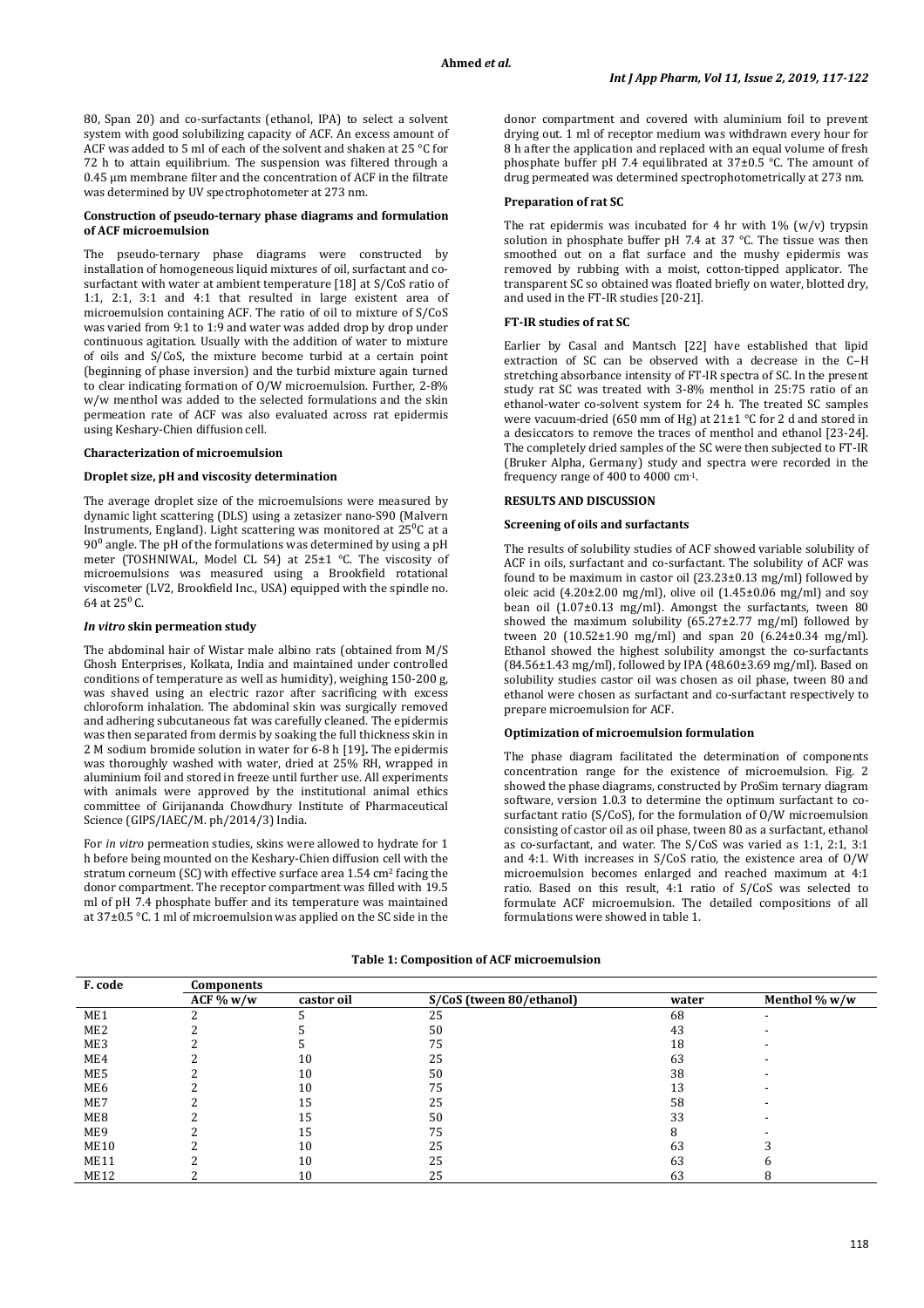

**Fig. 2: Pseudo-ternary phase diagrams of microemulsion composed of castor oil, surfactant (tween 80), co-surfactant (ethanol) and water. (a) S/CoS, 1:1 (b) S/CoS, 2:1 (c) S/CoS, 3:1 (d) S/CoS, 4:1** 

## **Physicochemical evaluation of microemulsion**

The results of the physical parameters of all formulations were presented in table 2. The average size of oil droplets of microemulsion formulations was found to be 89.4±2.12 to

175.2±3.10 nm. The pH of the formulations was range 6.2±0.16- 6.7±0.40 and viscosity range 71-99 cP. The results of these study revealed that addition of 3-8% w/w menthol in the formulation did not significantly changes the physicochemical properties of the microemulsion.

| Table 2: Physicochemical parameters of microemulsion formulations |  |
|-------------------------------------------------------------------|--|
|                                                                   |  |

| <b>Formulations</b> | $pH*$          | Particle size* (nm) | <b>Polydispersity Index</b> | Viscosity (cP) |
|---------------------|----------------|---------------------|-----------------------------|----------------|
| ME1                 | $6.2 \pm 0.16$ | $105.3 \pm 1.05$    | 0.310                       | 73             |
| ME <sub>2</sub>     | $6.3 \pm 0.05$ | $151.2 \pm 2.15$    | 0.255                       | 74             |
| ME3                 | $6.5 \pm 0.22$ | $101.6 \pm 1.25$    | 0.343                       | 71             |
| ME4                 | $6.4 \pm 0.06$ | $170.7 \pm 1.03$    | 0.230                       | 82             |
| ME5                 | $6.3 \pm 0.32$ | $102.6 \pm 3.05$    | 0.310                       | 84             |
| ME <sub>6</sub>     | $6.6 \pm 0.05$ | $93.5 \pm 1.50$     | 0.255                       | 87             |
| ME7                 | $6.4 \pm 0.22$ | $166.1 \pm 2.52$    | 0.343                       | 94             |
| ME8                 | $6.7 \pm 0.40$ | $152.3 \pm 1.15$    | 0.230                       | 98             |
| ME9                 | $6.5 \pm 0.13$ | $89.4 \pm 2.12$     | 0.310                       | 92             |
| ME10                | $6.3 \pm 0.23$ | $157.4 \pm 3.05$    | 0.324                       | 87             |
| ME11                | $6.4 \pm 0.08$ | $166.1 \pm 1.09$    | 0.338                       | 92             |
| ME12                | $6.5 \pm 0.18$ | $175.2 \pm 3.10$    | 0.343                       | 99             |
|                     |                |                     |                             |                |

\*(mean±SD, n=3)

#### *In vitro* **skin permeation study**

The skin permeation profiles of all microemulsion formulations without menthol (ME1 to ME9) are presented in fig. 3. The cumulative amount of ACF permeated through excised rat skins was plotted as a function of time. The slope and intercept of the linear portion of the plot were derived by regression. The permeation rate at steady-state  $(J_s, \mu g/cm^2/h)$ was calculated as the slope divided by the skin surface area. The intercept on the X-axis was taken as the lag time  $(T_L, h)$ . The permeation parameters calculated from the profiles are presented in table 3.

Amongst the formulations tested, Formulation ME4 showed the highest permeation profile rate of ACF after 8h permeation study. The cumulated amount of skin permeation of ACF from this formulation was found to be 1492.33±10.43 µg/cm2. The content of S/CoS mixture in formulation affected the skin permeation of ACF significantly ( $p$ <0.05). As the content of  $S/CoS$  mixture was increased from 25 to 75% in formulations (ME4 to ME6), the skin permeation rate of ACF was decreased (1492.33±10.43 to 1337.37±18.44µg/cm2). The content of oil also played an important role in microemulsion formulation on the skin permeation of ACF as showed in the fig. 3. With decrease in oil content from 15% to 5% in formulations ME9, ME6, ME3 the skin permeation of ACF was increased and the cumulative drug permeated were found 1422.23±14.04, 1337.33±18.44µg/cm2, 1249.33±22.36, µg/cm<sup>2</sup> respectively after 8 h, while the content of surfactant and cosurfactant mixture S/CoS (4:1) was fixed at 75%. This result suggested that, as the oil contents in the formulations decreased the water contents in the formulation increased which leads to hydrate skin and caused corneous cell to swell thus made drug channel wide, therefore with increasing amount of water content in the system the cumulative permeation amount was improved, this findings was supported with the previous study [25, 26].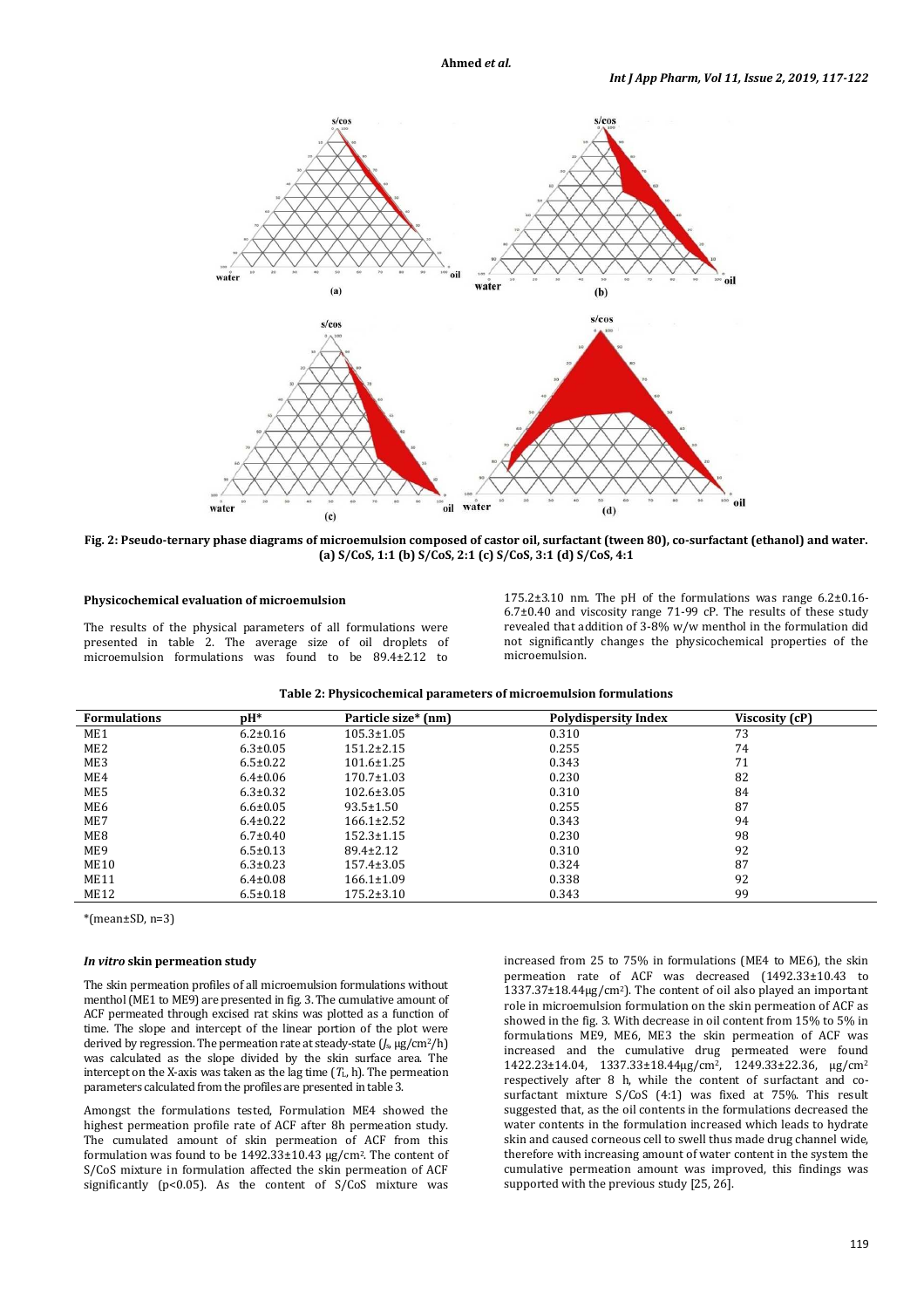| <b>Formulations</b> | Permeation parameters (mean±SD, n=3) |                     |  |
|---------------------|--------------------------------------|---------------------|--|
|                     | $T_L(h)$                             | $J_s(\mu g/cm^2/h)$ |  |
| ME1                 | $0.86 \pm 0.23$                      | $130.41 \pm 3.12$   |  |
| ME <sub>2</sub>     | $0.77 \pm 0.16$                      | 144.16±5.04         |  |
| ME3                 | $0.68 \pm 0.31$                      | $156.17 \pm 3.92$   |  |
| ME4                 | $0.59 \pm 0.13$                      | 186.54±6.20         |  |
| ME5                 | $0.73 \pm 0.24$                      | $162.79 \pm 3.30$   |  |
| ME6                 | $0.69 \pm 0.32$                      | $167.16 \pm 5.32$   |  |
| ME7                 | $0.81 \pm 0.22$                      | $146.54 \pm 3.70$   |  |
| ME8                 | $0.71 \pm 0.33$                      | 151.54±4.23         |  |
| ME9                 | $0.64 \pm 0.62$                      | 177.79±3.55         |  |
| <b>ME10</b>         | $0.68 \pm 0.14$                      | 311.54±14.80        |  |
| <b>ME11</b>         | $0.64 \pm 0.23$                      | 424.04±5.29         |  |
| <b>ME12</b>         | $0.53 \pm 0.21$                      | 540.79±15.05        |  |

**Table 3: Permeation parameters of ACF from different formulations across rat epidermis** 



**Fig. 3: Permeation profiles of ACF through rat epidermis from microemulsions. Bar represents mean±SD (n=3)** 

Further, to improve the permeation rate of ACF from microemulsion formulations menthol was added at 3% w/w, 6% w/w and 8% w/w in ME10, ME11 and ME12 formulations respectively. The obtained permeation profiles were showed in fig. 4 and the permeation parameters calculated from profiles were presented in table 3. The permeation rate (transdermal flux) of ME10, ME11 and ME12 formulations were found to be 311.54±14.80, 424.04±5.29, 540.79±15.05 µg/cm2/h and a lag time 0.68±0.14, 0.64±0.23, and 0.53±0.21 h respectively, which revealed that formulation contained 8% w/w menthol (ME12) showed the most pronounced enhancing effect with 2.9 fold increased in the permeation rate of ACF as compared to control (ME4; without menthol).



**Fig. 4: Effect of menthol on transdermal permeation of ACF through rat epidermis from microemulsions. Bar represents mean±SD (n=3)**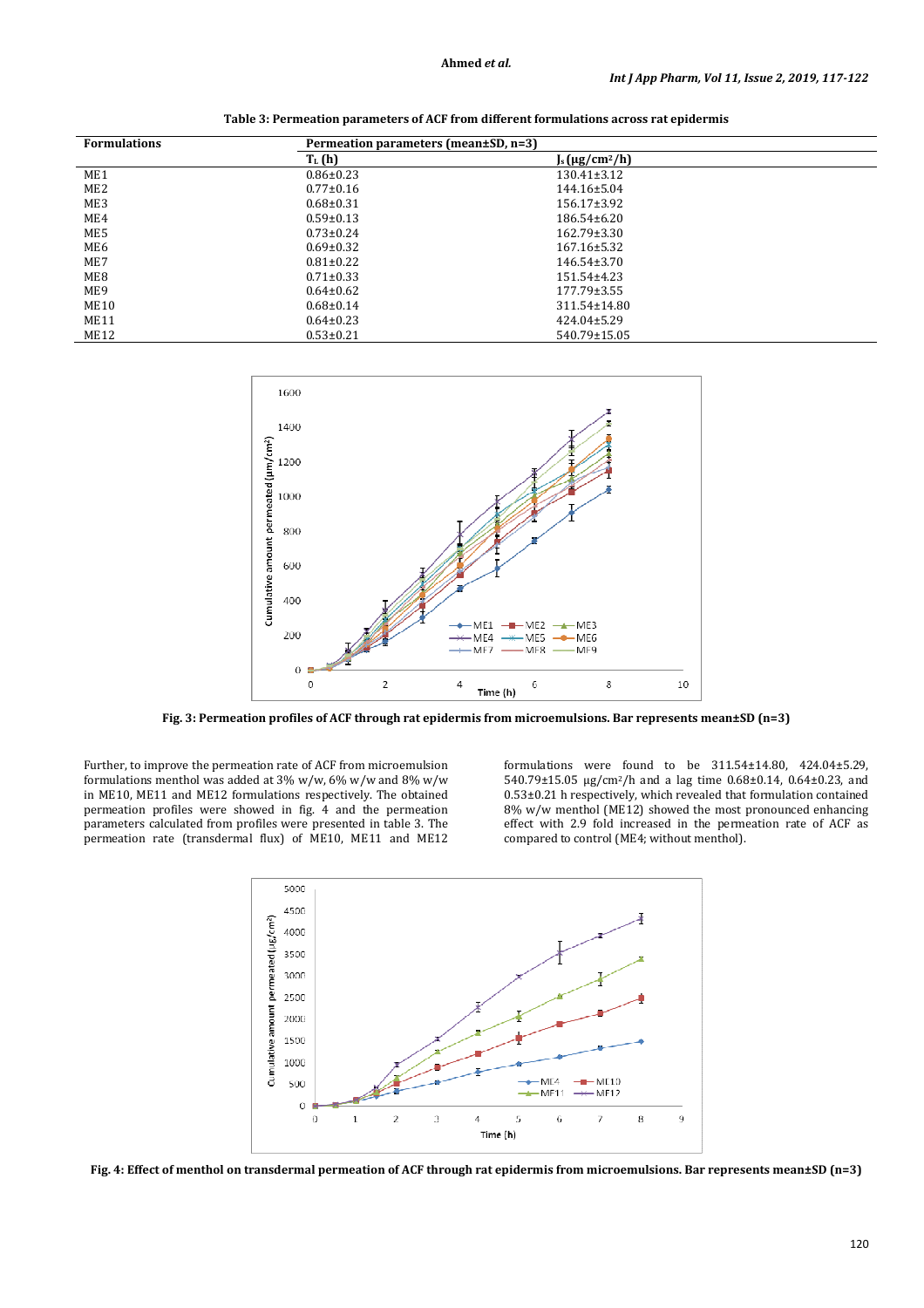## **FT-IR Spectroscopy of rat SC**

The FT-IR spectra of untreated rat SC showed characteristic absorption peaks (fig. 5A) at approximately 2852 cm-1 and 2921 cm– <sup>1</sup> due to symmetric and asymmetric C-H stretching vibrations of lipid components [27-28] and at approximately 1750-1550 cm–1 due to C=O stretching vibrations of an intracellular protein [29]. The FT-IR study showed that the treatment of SC with 3-8% concentrations of menthol in 25:75 ratio of the ethanol-water solvent system did not produce a blue shift in the asymmetric and symmetric C-H stretching peak positions. However, they all showed a significant decrease in absorbance intensities for both asymmetric and symmetric C-H stretching absorbance in comparison with the SC treated with 25:75 ration of the ethanol-water solvent system considered as control (table 4 and fig. 5B). 8% menthol produced a greater decrease in peak heights for C-H stretching absorbance (asymmetric, 55.06±0.007% and symmetric 53.88±0.006%) in comparison with the SC treated with 6% menthol (asymmetric, 48.41±0.008% and symmetric 40.29±0.007%) and 3% menthol (asymmetric, 44.62±0.004% and symmetric 36.40±0.004%). The decrease in peak height may be because of the extraction of the SC lipids and this result is in agreement with an earlier study reported by Goats and Knutson, 1994 [30]. It was also reported that terpenes increase the drug percutaneous permeation mainly by disrupting the intercellular packing of the SC lipids [31, 32]. Thus, the study suggests that extraction of the SC lipids by menthol at 3-8% w/w concentration was effective for enhancing the transdermal permeation of ACF from microemulsion drug reservoir.

| Table 4: Peak height of asymmetric and symmetric C-H stretching absorbance of rat SC (mean±SD, n=3) |
|-----------------------------------------------------------------------------------------------------|
|-----------------------------------------------------------------------------------------------------|

| Rat's stratum corneum treated with                            | <b>Asymmetric C-H stretching</b> |                                           | Symmetric C-H stretching |                                           |
|---------------------------------------------------------------|----------------------------------|-------------------------------------------|--------------------------|-------------------------------------------|
|                                                               | Peak height                      | % Decrease in<br>peak height <sup>a</sup> | Peak height              | % Decrease in<br>peak height <sup>a</sup> |
| Water                                                         | $3.21 \pm 0.02$                  | -------                                   | $2.18 \pm 0.04$          | -------                                   |
| 25:75 (v/v) ethanol-water solvent system                      | $3.16 \pm 0.01$                  | -------                                   | $2.06 \pm 0.01$          | -------                                   |
| $3\%$ w/w menthol in 25:75 (v/v) ethanol-water solvent system | $1.63 \pm 0.04$                  | $48.41 \pm 0.008$                         | $1.23 \pm 0.03$          | $40.29 \pm 0.007$                         |
| $6\%$ w/w menthol in 25:75 (v/v) ethanol-water solvent system | $1.42 \pm 0.03$                  | 55.06±0.007                               | $0.95 \pm 0.01$          | 53.88±0.006                               |
| $8\%$ w/w menthol in 25:75 (v/v) ethanol-water solvent system | $1.75 \pm 0.05$                  | $44.62 \pm 0.004$                         | $1.31 \pm 0.06$          | $36.40 \pm 0.004$                         |

<sup>a</sup>%Decrease in peak height = (peak height from ethanol-water treated SC–peak height from enhancer treated SC)/peak height from ethanol-water treated SC × 100 [33].



**Fig. 5A: FT-IR spectra of rat SC** 



**Fig. 5B: FT-IR spectra of rat SC treated with different concentration of menthol (A-without treatment, B-with 3% w/v menthol, C-with 6% w/v menthol, D-with 8% w/v menthol)**